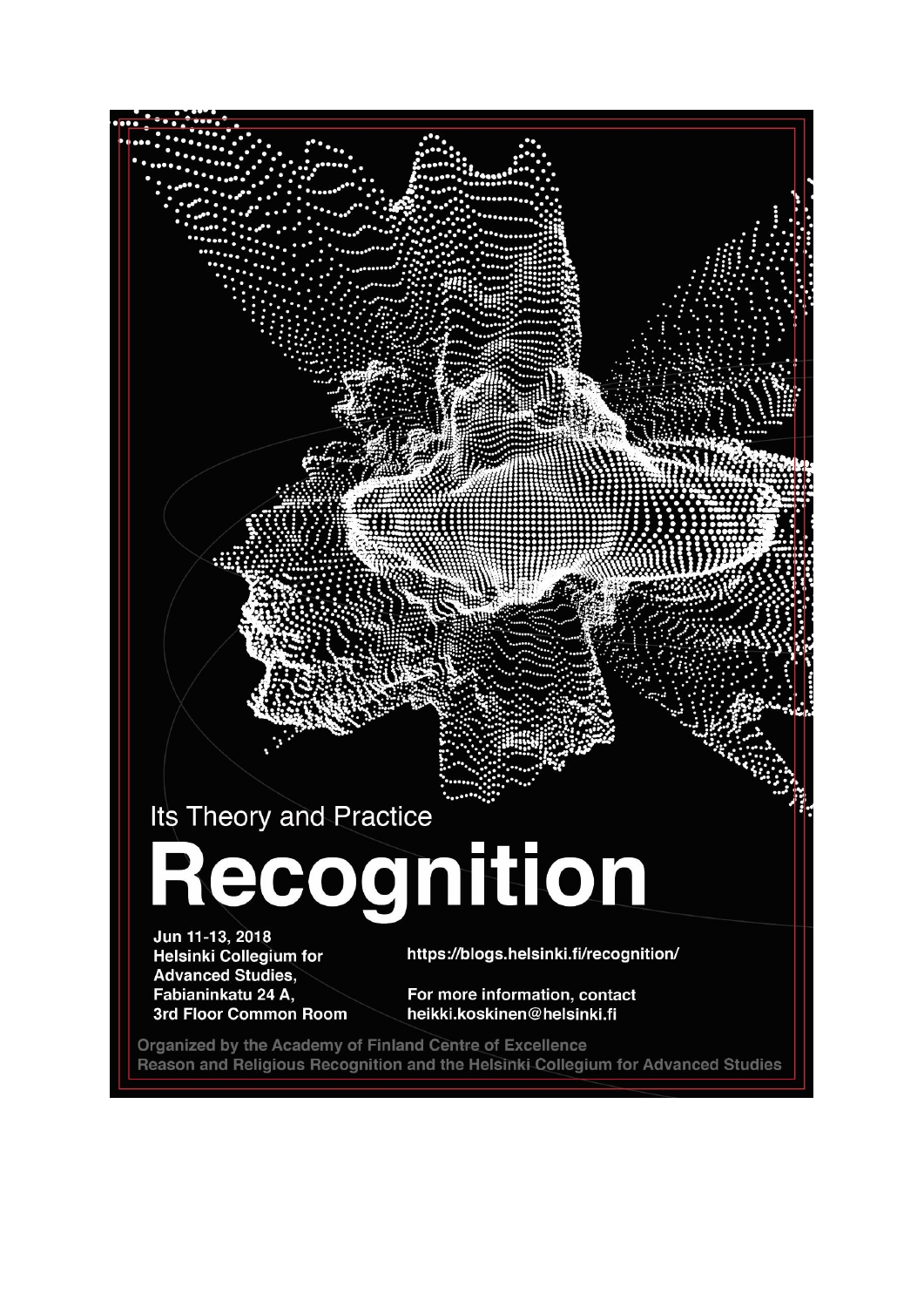# **Recognition: Its Theory and Practice**

**CONTINUES OF PROPERTY AND RESIDENCE OF A STATE OF A STATE OF A STATE OF A STATE OF A STATE OF A STATE OF A ST** 

### **Mon 11 June** – **Wed 13 June 2018**

Venue: *Helsinki Collegium for Advanced Studies* Fabianinkatu 24 A, 3rd Floor Common Room

### **► Monday 11 June**

| $10:00 - 10:15$ | Opening words                                                                                                                                  |
|-----------------|------------------------------------------------------------------------------------------------------------------------------------------------|
| $10:15 - 11:15$ | <b>Christopher F. Zurn</b> ( <i>University of Massachusetts Boston</i> )<br>The Political Pathologies of Misperceived Misrecognition           |
| $11:15 - 12:15$ | <b>Matthias Kettner</b> (Witten/Herdecke University)<br>Integrating Recognition Theory and Realistic Discourse Ethics                          |
| $12:15 - 13:30$ | Lunch                                                                                                                                          |
| $13:30 - 14:30$ | <b>Risto Saarinen</b> ( <i>University of Helsinki</i> )<br>Recognition and Trust in Theology                                                   |
| $14:30 - 15:30$ | <b>Veronika Hoffmann</b> ( <i>University of Siegen</i> )<br>The Gift Model of Recognition                                                      |
| $15:30 - 16:00$ | Coffee                                                                                                                                         |
| $16:00 - 17:00$ | Sami Pihlström (University of Helsinki)<br>Beyond the Theory-Practice Dichotomy: Pragmatism, Antitheodicy,<br>and the Recognition of Suffering |
| $17:00 - 18:00$ | <b>Antje Gimmler</b> (Aalborg University)<br>Recognition – Intersubjectivity and Self-Respect                                                  |
| $18:00-$        | Informal Buffet Reception, Collegium 3 <sup>rd</sup> Floor Common Room                                                                         |

## **► Tuesday 12 June**

| $10:15 - 11:15$ | <b>Simon Thompson</b> ( <i>University of the West of England</i> )<br>The Environment of Recognition |
|-----------------|------------------------------------------------------------------------------------------------------|
| $11:15 - 12:15$ | Heikki Ikäheimo (University of New South Wales)<br>Recognition and the Human Life-Form               |
| $12:15 - 13:30$ | Lunch                                                                                                |